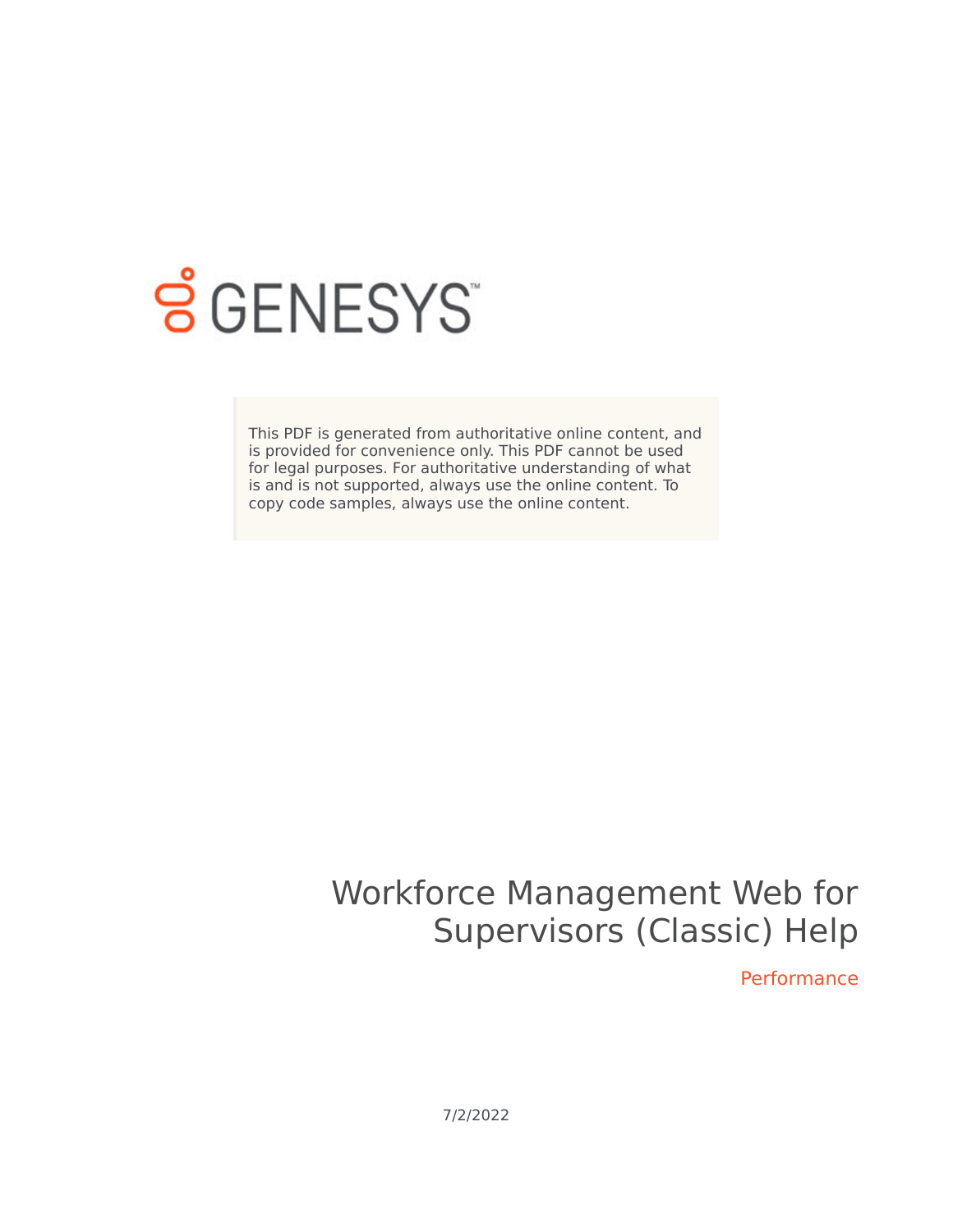

•

• Supervisor

Learn how to display performance statistics for business units, sites, and activities.

## **Related documentation:**

Use the following Performance views to display performance statistics for business units, sites, and activities:

- Monitor view, for the most recently completed timestep
- Intra-day table view
- Alerts view.

You can compare actual site performance with planned performance using key indicators, such as Service Level and Average Speed of Answer (ASA).

Also, use the procedures and What-If Window to analyze how changes to some statistics affect other factors.

All views display the following statistics, which are calculated by the WFM servers:

| <b>Interaction Volume</b>            | Forecast and Actual number of interactions.                                                   |
|--------------------------------------|-----------------------------------------------------------------------------------------------|
| <b>AHT (Average handling Time)</b>   | Forecasted, Actual, Difference, and Difference % in<br>the average handling time, in seconds. |
| <b>Abandoned Interactions (%)</b>    | Scheduled, Calculated, Reguired, and Actual<br>percentage of abandoned calls.                 |
| Service Level (%)                    | Scheduled, Calculated, Required, and Actual<br>service level percentage.                      |
| <b>Deferred Service Level (%)</b>    | Scheduled, Calculated, Reguired, and Actual<br>deferred service level percentage.             |
| <b>Actual Queue</b>                  | The actual number of interactions in the backlog<br>queue at the end of the period.           |
| <b>ASA (Average Speed of Answer)</b> | Scheduled, Calculated, Required, and Actual<br>average speed of answer, in seconds.           |